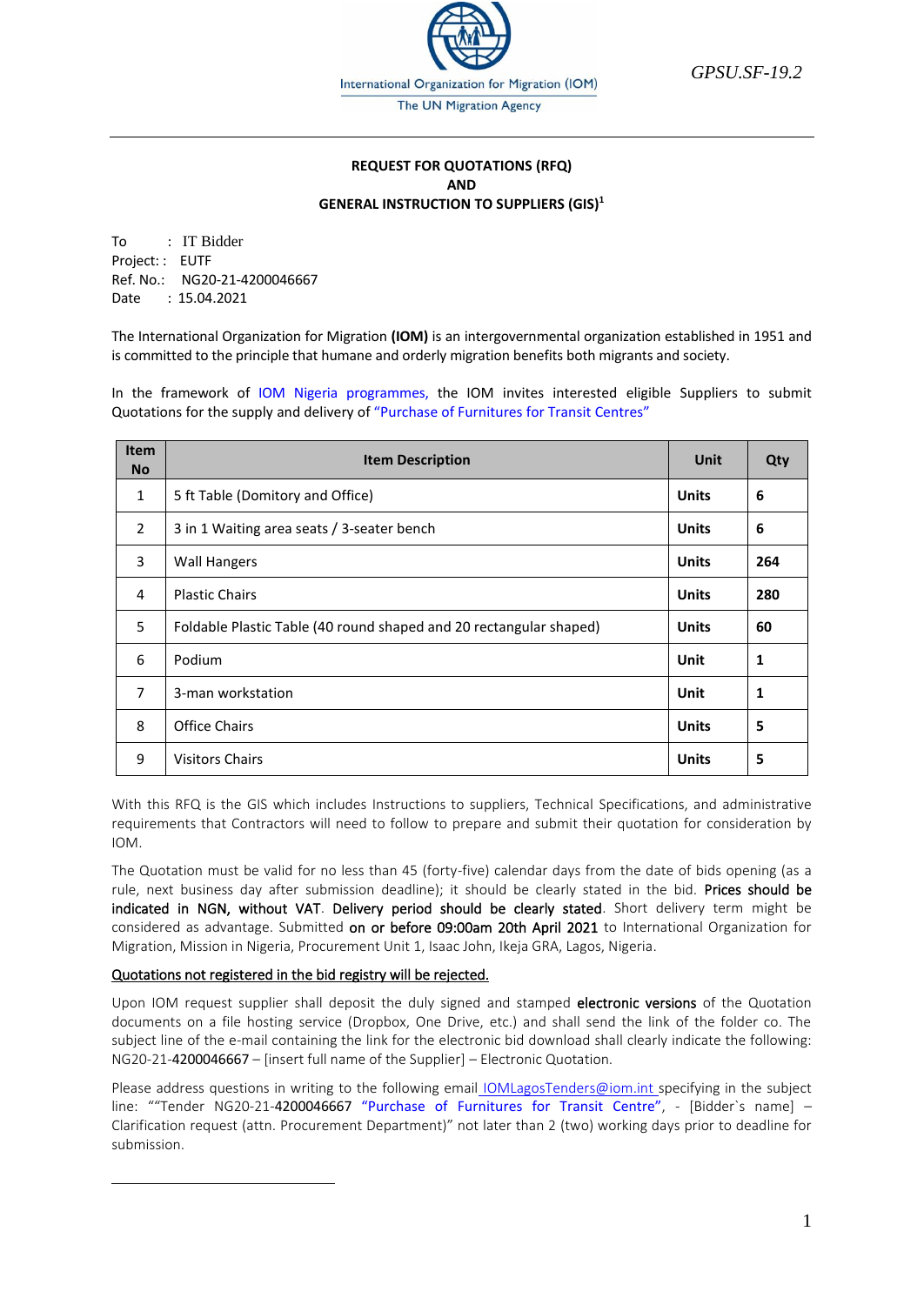IOM reserves the right to accept or reject any quotations, and to cancel the procurement process and reject all quotations at any time prior to award of Purchase Order or Contract, without thereby incurring any liability to the affected Contractor/s or any obligation to inform the affected Contractor/s of the ground for the IOM's action.

Very truly yours,

Procurement Staff

IOM is encouraging companies to use recycled materials or materials coming from sustainable resources or produced using a technology that has lower ecological footprint

# **GENERAL INSTRUCTION TO SUPPLIERS (GIS)**

## **1. Description of Goods**

IOM request prospective suppliers to submit quotation for the supply and delivery of "Purchase of Furnitures for Transit Centres"

| <b>Item</b><br><b>No</b> | <b>Item Description</b>                                            | <b>Unit</b>  | Qty |
|--------------------------|--------------------------------------------------------------------|--------------|-----|
| $\mathbf{1}$             | 5 ft Table (Domitory and Office)                                   | <b>Units</b> | 6   |
| 2                        | 3 in 1 Waiting area seats / 3-seater bench                         | <b>Units</b> | 6   |
| 3                        | <b>Wall Hangers</b>                                                | <b>Units</b> | 264 |
| 4                        | <b>Plastic Chairs</b>                                              | <b>Units</b> | 280 |
| 5                        | Foldable Plastic Table (40 round shaped and 20 rectangular shaped) | <b>Units</b> | 60  |
| 6                        | Podium                                                             | Unit         | 1   |
| $\overline{7}$           | 3-man workstation                                                  | <b>Unit</b>  | 1   |
| 8                        | <b>Office Chairs</b>                                               | <b>Units</b> | 5   |
| 9                        | <b>Visitors Chairs</b>                                             | <b>Units</b> | 5   |

## **2. Corrupt, Fraudulent, and Coercive Practices**

IOM requires that all IOM Staff, manufacturers, suppliers, or distributors, observe the highest standard of ethics during the procurement and execution of all contracts. IOM shall reject any proposal put forward by Suppliers, or where applicable, terminate their contract, if it is determined that they have engaged in corrupt, fraudulent, collusive, or coercive practices. In pursuance of this policy, IOM defines for purposes of this paragraph the terms set forth below as follows:

- Corrupt practice means the offering, giving, receiving, or soliciting, directly or indirectly, of any thing of value to influence the action of the Procuring/Contracting Entity in the procurement process or in contract execution.
- Fraudulent practice is any act or omission, including a misrepresentation, that knowingly or recklessly misleads, or attempts to mislead, the Procuring/Contracting Entity in the procurement process or the execution of a contract, to obtain a financial gain or other benefit to avoid an obligation;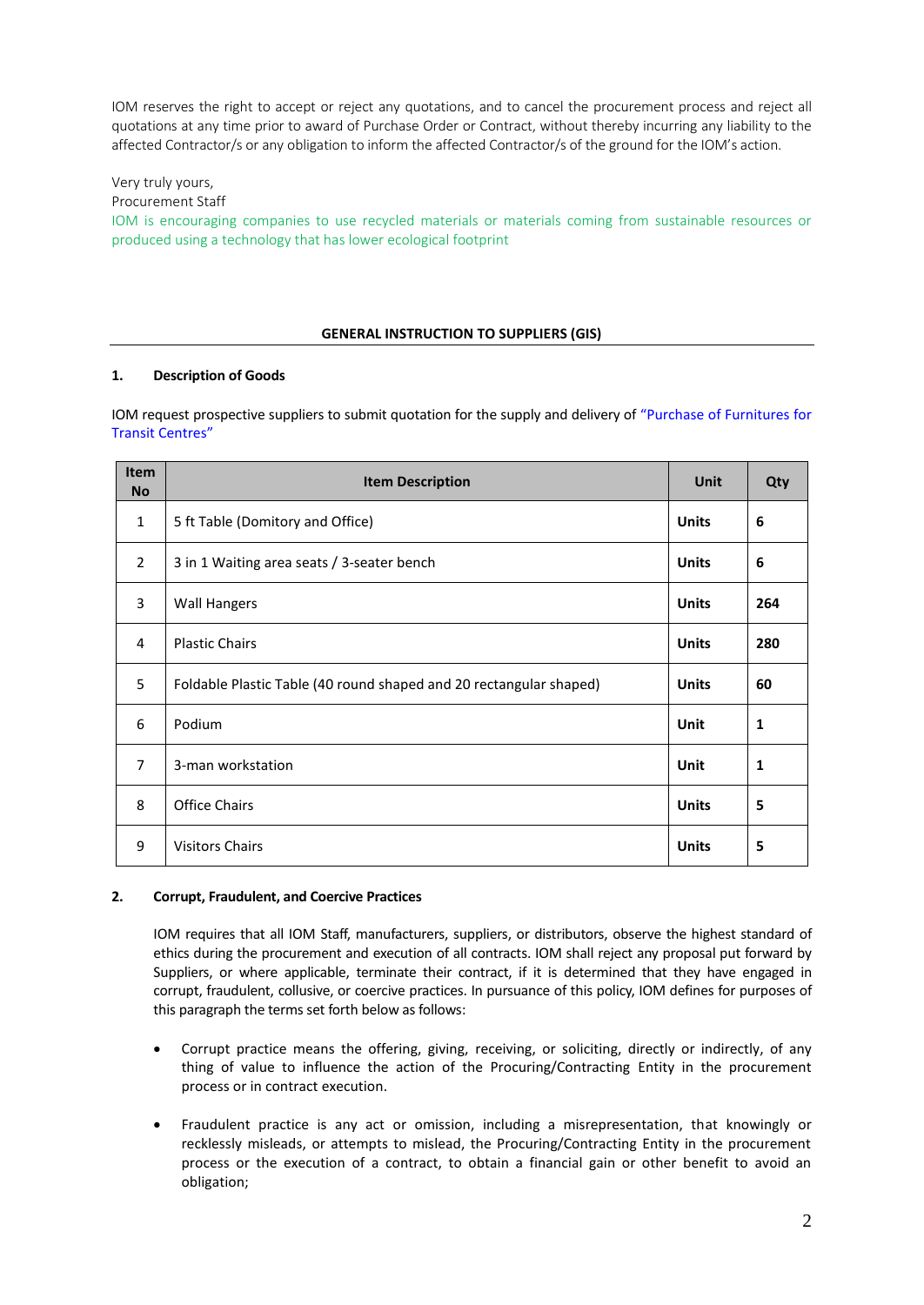- Collusive practice is an undisclosed arrangement between two or more bidders designed to artificially alter the results of the tender procedure to obtain a financial gain or other benefit.
- Coercive practice is impairing or harming, or threatening to impair or harm, directly or indirectly, any participant in the tender process to influence improperly its activities in a procurement process, or affect the execution of a contract

#### **3. Conflict of Interest**

All Suppliers found to have conflicting interests shall be disqualified to participate in the procurement at hand. A Supplier may be considered to have conflicting interest under any of the circumstances set forth below:

- A Supplier has controlling shareholders in common with another Supplier.
- A Supplier receives or has received any direct or indirect subsidy from another Supplier.
- A Supplier has the same representative as that of another Supplier for purposes of this quotation.
- A Supplier has a relationship, directly or through third parties, that puts them in a position to have access to information about or influence on the Quotation of another or influence the decisions of the Mission/Procuring Entity regarding this quotation process;
- A Supplier submits more than one Quotation in this Quotation process.
- A Supplier who participated as a consultant in the preparation of the design or technical specifications of the Goods and related services that are subject of this quotation process.

#### **4. Eligible Suppliers**

4.1 This RFQ is open to all duly registered/certified with the government of Nigeria or abroad to engage in trading/supply of Furnitures as well as authorized resellers.

4.2 Only Suppliers that are determined to be qualified shall be considered for award. The Supplier shall fill up and submit the standard IOM Vendor Information Sheet (VIS) (Annex D) and Code of Conduct (Annex F) to establish their eligibility together with the Quotation. In case VIS/Code of Conduct were previously submitted the supplier should provide relevant notification. All goods to be supplied under the contract shall have their origin in eligible source countries, and all expenditures made under the contract will be limited to such goods and incidental services. Detailed list of the eligible countries is given in the Practical Guide to contracting procedures for European Union external actions (PRAG), Annex A2a.

#### **5. Cost of Preparing the Quotation**

The Supplier shall bear all costs associated with the preparation and submission of his Quotation and IOM will not in any case be responsible and liable for the costs incurred.

#### **6. Errors, omissions, inaccuracies, and clarifications**

The documents and forms requested for the purpose of soliciting Quotations shall form part of the Contract; hence care should be taken in completing these documents.

Contractors shall not be entitled to base any claims on errors, omissions, or inaccuracies made in the Quotation Documents. Contractors requiring any clarifications on the content of this document may notify the IOM in e-mail address [IOMLagosTenders@iom.int](mailto:IOMLagosTenders@iom.int) in cc specifying in the subject line ""Tender #NG20-21-4200046667 -Clarification request (attn. Procurement Department)"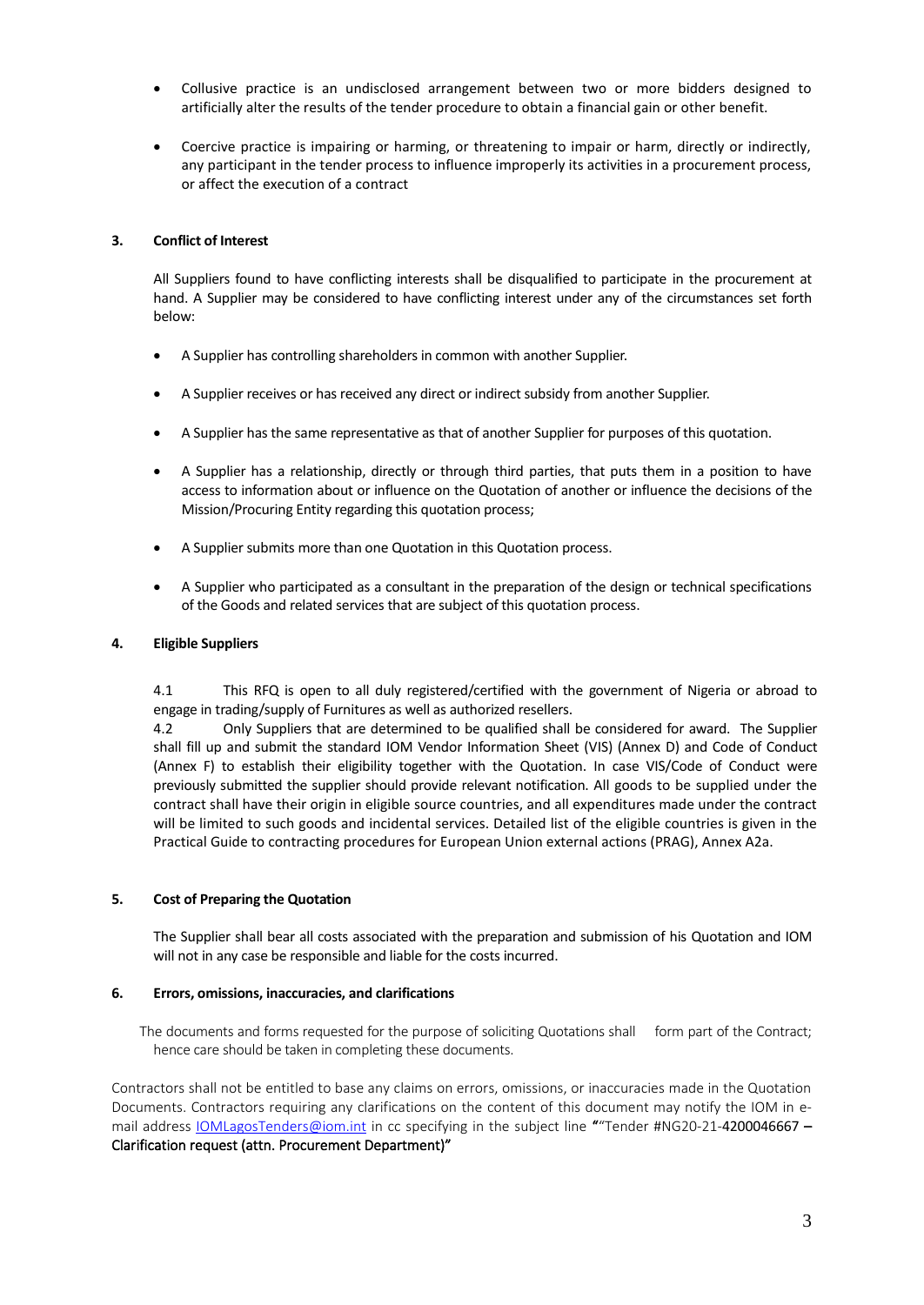not later than 2 (two) working days prior to deadline for submission. Copies of the response including description of the clarification will be given to all suppliers who received this General Instruction, without identifying the source of the inquiry.

## **7. Confidentiality and Non-Disclosure**

All information given in writing to or verbally shared with the Supplier in connection with this General Instruction is to be treated as strictly confidential. The Supplier shall not share or invoke such information to any third party without the prior written approval of IOM. This obligation shall continue after the procurement process has been completed whether the Supplier is successful.

## **8. IOM's Right to accept any Quotation and to reject any and all Quotations**

IOM reserves the right to accept or reject any Quotation, and to cancel the procurement process and reject all Quotations, at any time prior to award of contract, without thereby incurring any liability to the affected Supplier/s or any obligation to inform the affected Supplier/s of the ground for IOM's action.

## **9. Requirements**

## **9.1 Quotation Documents**

The following shall constitute the Quotation Documents to be submitted by the Suppliers:

- a.) Quotation Form (Annex A);
- b.) Price Schedule Form (Annex B);
- c.) Technical Specifications Form (Annex C);
- d.) Vendor Information Sheet (Annex D);
- e.) Proforma Contract<sup>2</sup> or PO Standard Terms and Conditions (Annex E);
- f.) Code of Conduct for Suppliers, signed and stamped (Annex F).
- g.) equipment specification form
- h.) Payment schedule

### **9.2 Quotation Form**

The Quotation Form (Annex A) and other required documents shall be duly signed/stamped/sealed and accomplished and typewritten or written in indelible ink. Any correction made to the prices, rates or to any other information shall be rewritten in indelible ink and initialed by the person signing the Quotation Form.

The language of the Quotation shall be in English and prices shall be quoted in Nigerian Naira NGN, exclusive of VAT.

Prices quoted by the Supplier shall be fixed during Supplier performance of the contract and not subject to price escalation and variation on any account, unless otherwise approved by IOM. A submitted quotation with an adjustable price quotation will be treated as nonresponsive and will be rejected.

# **9.3 Validity of Quotation Price**

The Quotation shall remain valid for a minimum period of 30 calendar days, after the deadline for submission.

In exceptional circumstances, prior to expiry of the period of validity of quotations, IOM may request that the Suppliers extend the period of validity for a specified additional period. The

 $2$  If applicable in lieu of Purchase Order.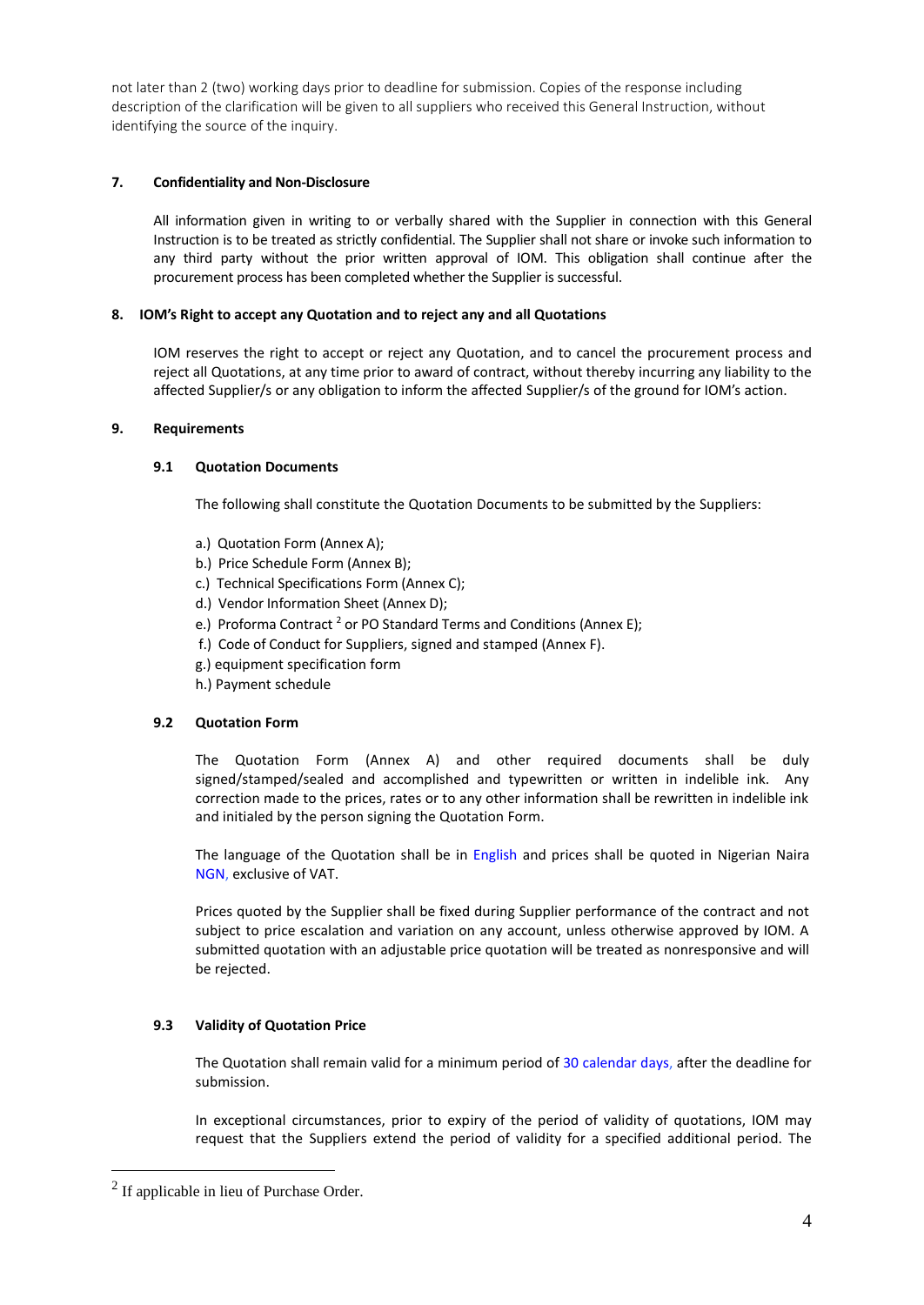request and the response there to shall be made in writing. A supplier agreeing to the request will not be required or permitted to modify its quotation.

## **9.4 Documents Establishing Supplier's Eligibility and Qualification**

The Supplier shall furnish, as part of its Quotation, documents establishing the Supplier's eligibility to submit Quotation and its qualifications to perform the contract if its Quotation is accepted. The IOM's standard Vendors Information Sheet (Annex D) and Code of Conduct (Annex F) shall be used for this purpose.

## **10. Submission of Quotation Documents**

Duly signed and stamped quotation with all the supporting documents shall be enclosed in sealed envelopes (clearly marked "Tender #NG20-21-4200045877 –"Purchase of Furniture for transit centre",) and submitted on or before 09:00am 20th April 2021 "Purchase of furniture for transit centre",) to International Organization for Migration, Mission in Nigeria, Procurement Unit 1, Isaac John, Ikeja GRA, Lagos, Nigeria.

Registration in the bid registry is mandatory. Bids not registered will be rejected.

Upon IOM request Supplier shall deposit the duly signed and stamped electronic versions of the Quotation documents on a file hosting service (Dropbox, One Drive, etc.) and shall send the link of the folder containing quotation to [IOMLagosTenders@iom.int](mailto:IOMLagosTenders@iom.int) The subject line of the e-mail containing the link for the electronic bid download shall clearly indicate the following: [insert full name of the Supplier] – Electronic Quotation. Late Quotations will not be accepted.

# **11. Opening of Quotations.**

IOM intends to examine all Quotations on the next business day after the submission deadline at the premises of the IOM Mission in Lagos, Nigeria. IOM reserves the right to conduct opening of Quotations in public or not.

#### **12. Acceptance of Quotations.**

IOM is not bound to take an immediate decision on the acceptability or unacceptability of Quotations at the time of their opening.

#### **13. Rejection of Quotations**

Quotation can be rejected for the following reasons:

- (a) the Quotation is not presented in accordance with this General Instruction;
- (b) the Quotation Form or any document which part of the Quotation is
- (c) Document is not signed;
- (d) the Supplier is currently under list of blacklisted suppliers;
- (e) the Supplier offer imposes certain basic conditions unacceptable to IOM
- (f) the offered price is above the approved budget
- (g) the Quotation was submitted after submission deadline

IOM is not bound to accept any offer received and reserves the right to waive any minor defect in an offer, provided, however, that such minor defect (i) does not modify the substance of the offer and (ii) does not change the relative ranking of the Suppliers.

#### **14. Evaluation of Quotations**

IOM shall evaluate and compare the Quotations on the basis of the following:

- (a) Completeness and responsiveness of the documents mentioned in 9.1;
- (b) Compliance with technical specifications;
- (c) Delivery requirement;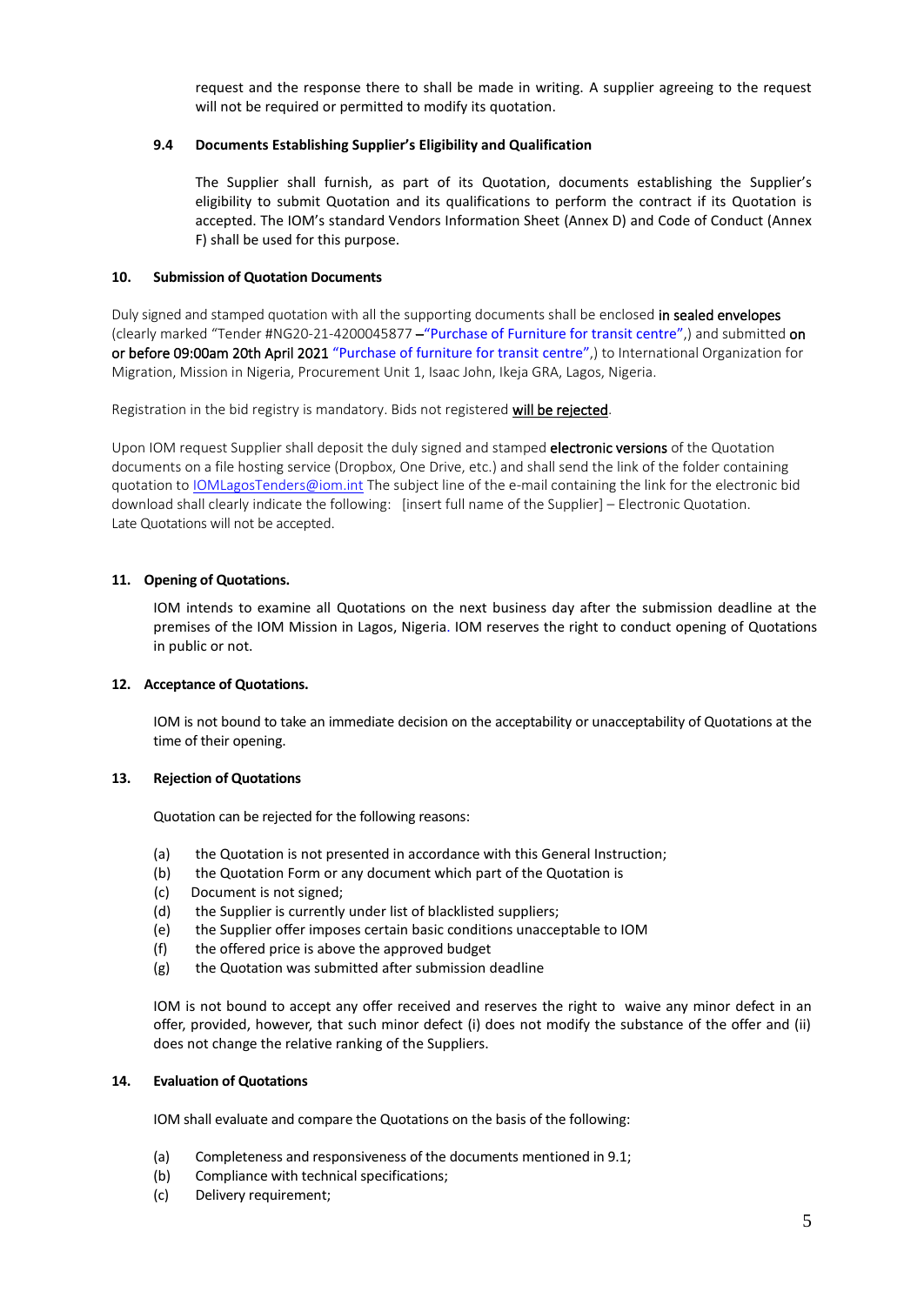#### (d) Price;

Arithmetical errors will be corrected on the following basis. If there is a discrepancy between the unit price and the total price that is obtained by multiplying the unit price and quantity, the unit price shall prevail, and the total price shall be corrected. If the Supplier does not accept the correction of the errors, its Quotation will be rejected. If there is a discrepancy between words and figures, the amount in words will prevail.

#### **15. Post Qualification**

Prior to award, post-qualification will be carried out by IOM to further determine the selected Supplier's technical and financial capability to perform the contract. IOM shall verify and validate any documents/information submitted and shall conduct ocular inspection of the office, plant and equipment.

#### **16. Award of Contract**

The Supplier that has submitted the lowest evaluated Price, substantially responsive to the requirements of this General Instruction and who has been determined to be qualified to perform the contract shall be selected and awarded the contract.

IOM shall notify the selected Supplier through a Notice of Award. IOM shall also notify in writing, the other Suppliers who were not selected without disclosing the reason for rejection.

#### **17. Delivery Site and Period of Delivery**

The goods should be delivered at the following delivery site/s:

#### Transit Centre Igando

Delivery period shall be within 10 calendar days upon signing of the Purchase Order or Contract.

#### **18. Liquidated Damages**

If the Supplier fails to deliver any or all of the goods within the period specified in Clause 17 above, a penalty payment of 0.1% of the price of the undelivered goods for every day of breach of the delivery schedule by the Supplier will be requested.

#### **19. Payment**

Payment shall be made only upon IOM's acceptance of the goods, and upon IOM's receipt of invoice describing the goods delivered 30 (thirty) calendar days. Payment method should be clearly stated in the quotation.

#### **20. Warranty**

Warranty shall be quoted based on the standard warranties provided by the manufacturer unless specified in the Technical Specifications of this General Instruction. A Warranty Certificate shall be provided by the Supplier as well as the list of authorized service maintenance centers.

#### **21. Settlement of Dispute**

The United Nations Commission on International Trade Law (UNCITRAL) arbitration rules will apply for any dispute, controversy or claim that will arise in relation to the procurement process.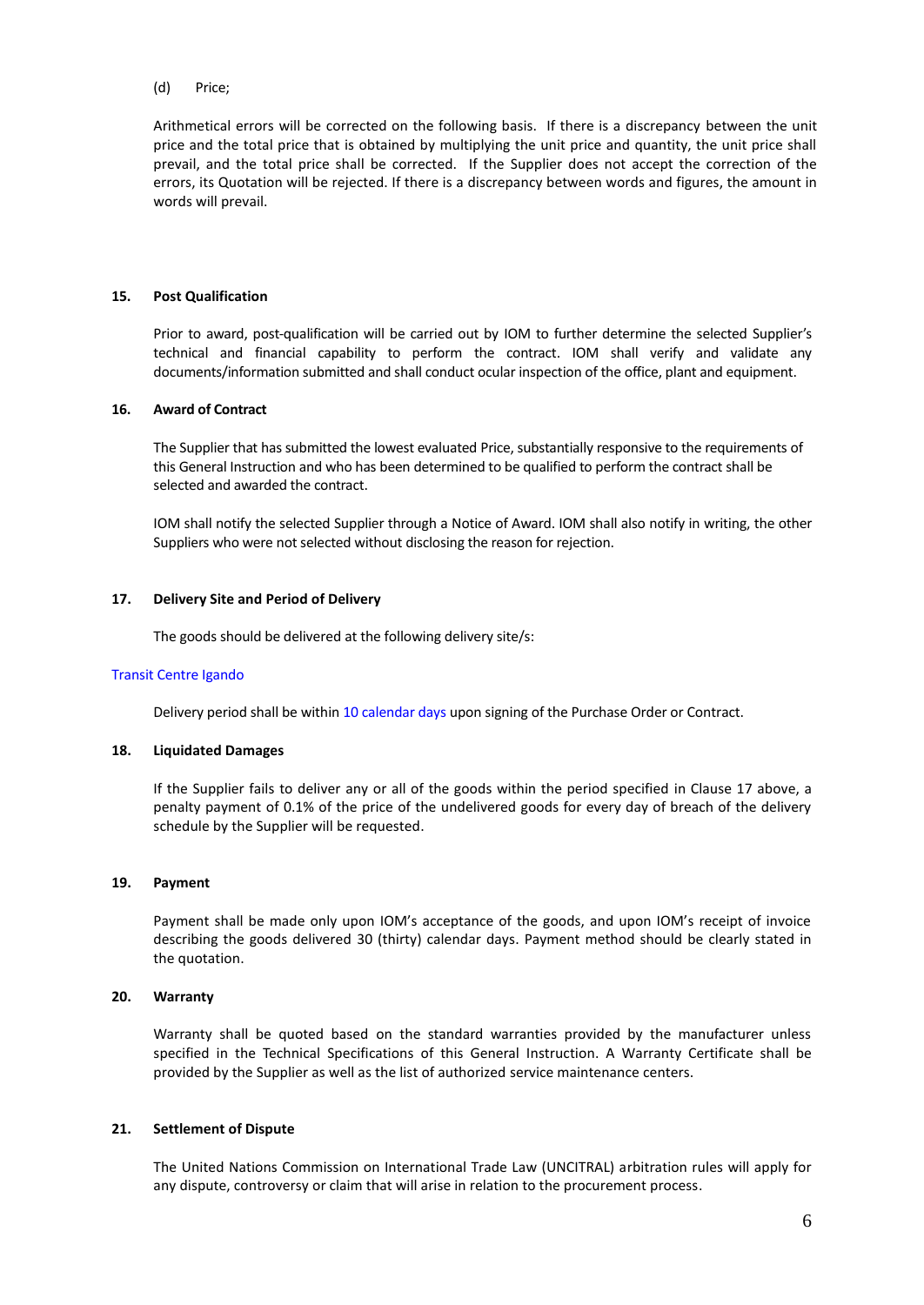#### **Annex A**

#### **QUOTATION FORM**

| Date | ٠<br>$\ddot{\phantom{a}}$ |  |
|------|---------------------------|--|
| To   | ٠<br>٠                    |  |
|      |                           |  |

Having examined the General Instruction for the Supply and Delivery of "Purchase of Furnitures for Transit Centre",, the receipt of which is hereby duly acknowledge, I, representing [name of company] offer to supply and deliver the requested goods in conformity with the General Instruction for the total amount of [total bid amount in words and figures and currencies] in accordance with the Price Schedule (Annex B) which is herewith attached and form part of this Quotation.

I undertake if my offer is accepted, to deliver the goods in accordance with the delivery schedule set out in the Price Schedule.

I agree to abide by this Quotation for the Validity Period specified in the General Instruction which may be accepted at any time before the expiration of that period.

Until a formal contract is prepared and executed, this Quotation Form, together with your Notice of Award shall constitute a binding agreement between us.

I hereby certify that this Quotation complies with the requirements stipulated in the General Instruction.

Dated this day of the 20 and 20 and 20 and 20 and 20 and 20 and 20 and 20 and 20

\_\_\_\_\_\_\_\_\_\_\_\_\_\_\_\_\_\_\_\_\_\_\_\_ \_\_\_\_\_\_\_\_\_\_\_\_\_\_\_\_\_\_\_\_\_\_\_\_\_\_\_\_\_\_\_\_ [signature over printed name] [in the capacity of]

Duly authorized to sign Quotation for and on behalf of \_\_\_\_\_\_\_\_\_\_\_\_\_\_\_\_\_\_\_\_\_\_\_\_\_\_\_\_\_\_\_\_\_\_\_\_ [name of company]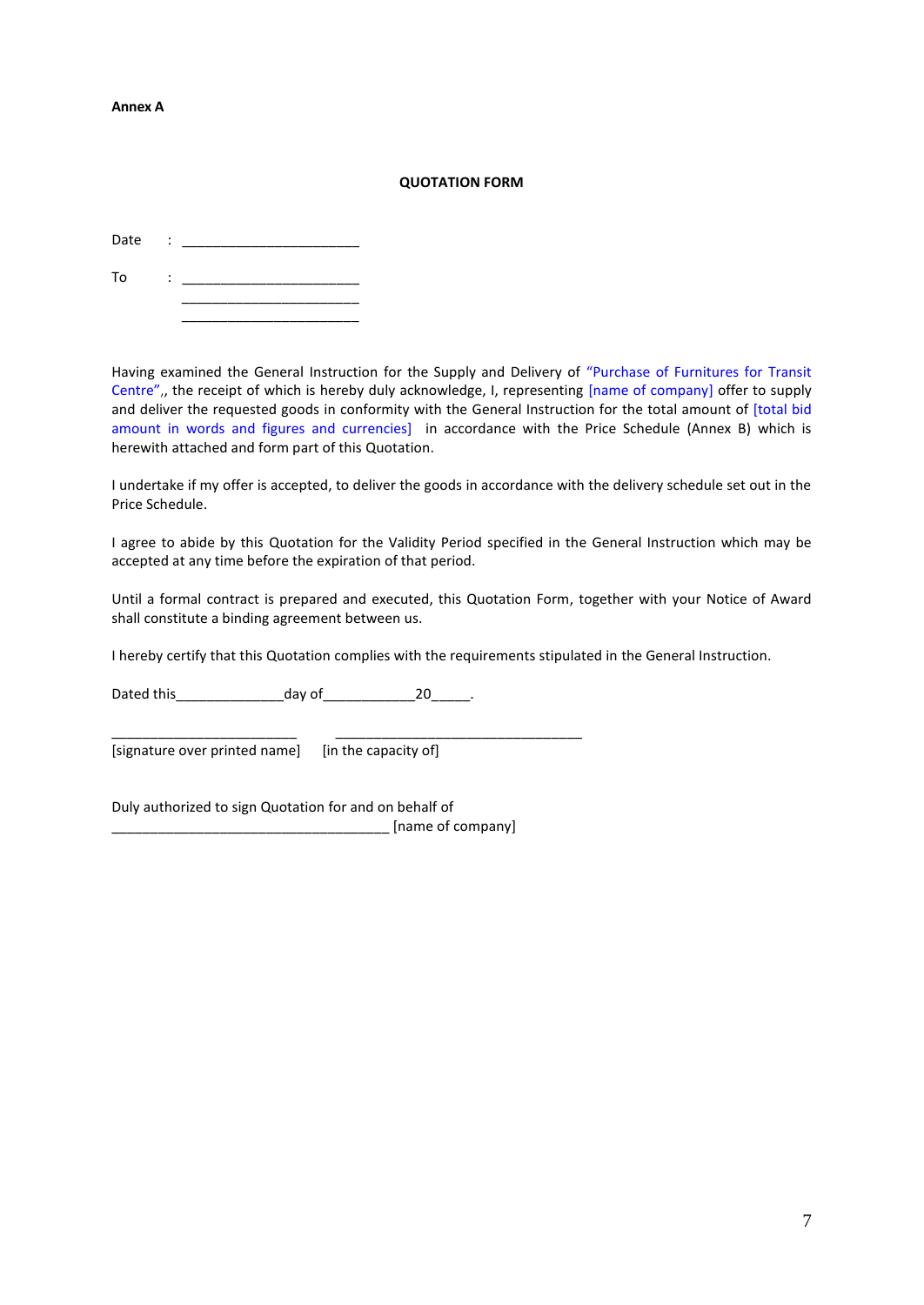**PRICE SCHEDULE FORM**

| <b>PROJECT TITLE:</b> |   |  |
|-----------------------|---|--|
| <b>LOCATION</b>       | ٠ |  |
| REF NO.               |   |  |

| <b>ITEM</b><br>NO. | <b>ITEM DESCRIPTION</b> | <b>COUNTRY OF</b><br><b>ORIGIN</b> | <b>QUANTITY</b> | <b>UNIT</b> | <b>UNIT PRICE</b> | <b>TOTAL</b><br><b>PRICE</b> | <b>DELIVERY</b><br><b>SCHEDULE</b> | <b>DELIVERY SITE / FINAL</b><br><b>DESTINATION</b> |
|--------------------|-------------------------|------------------------------------|-----------------|-------------|-------------------|------------------------------|------------------------------------|----------------------------------------------------|
|                    |                         |                                    |                 |             |                   |                              |                                    |                                                    |
|                    |                         |                                    |                 |             |                   |                              |                                    |                                                    |
|                    |                         |                                    |                 |             |                   |                              |                                    |                                                    |
|                    |                         |                                    |                 |             |                   |                              |                                    |                                                    |
|                    |                         |                                    |                 |             |                   |                              |                                    |                                                    |
|                    |                         |                                    |                 |             |                   |                              |                                    |                                                    |
|                    |                         |                                    |                 |             |                   |                              |                                    |                                                    |
|                    |                         |                                    |                 |             |                   |                              |                                    |                                                    |
|                    |                         |                                    |                 |             |                   |                              |                                    |                                                    |
|                    |                         |                                    |                 |             |                   |                              |                                    |                                                    |
|                    |                         |                                    |                 |             |                   |                              |                                    |                                                    |
|                    |                         |                                    |                 |             |                   |                              |                                    |                                                    |
| <b>TOTAL</b>       |                         |                                    |                 |             |                   |                              |                                    |                                                    |

\_\_\_\_\_\_\_\_\_\_\_\_\_\_\_\_\_\_\_\_\_\_\_\_\_\_\_\_\_\_\_\_\_\_\_\_\_\_\_\_ Suppliers authorized signature over printed name **Annex B**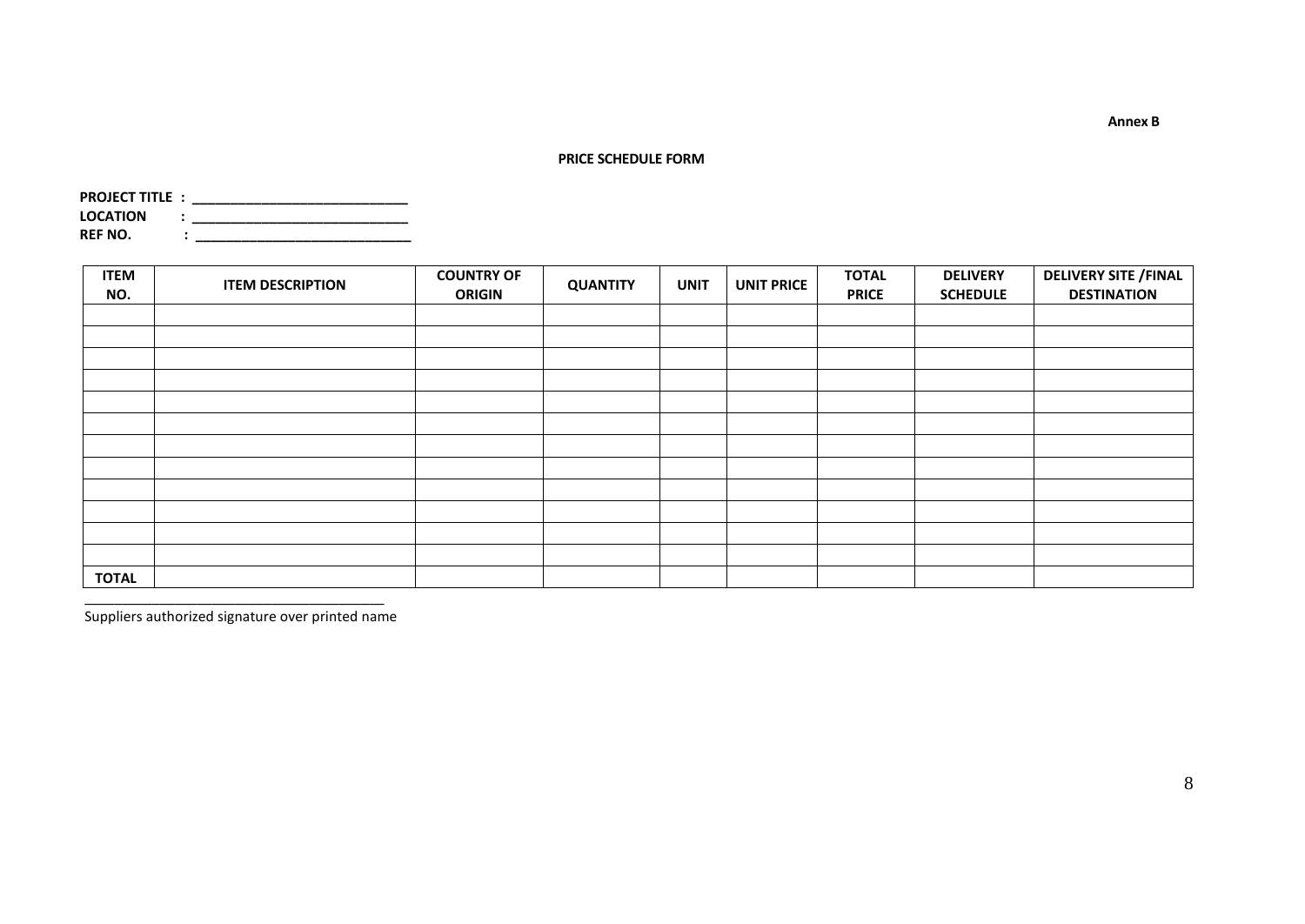#### م المسابق المسابق المسابق المسابق المسابق المسابق المسابق المسابق المسابق المسابق المسابق المسابق المسابق المس<br>المسابق المسابق المسابق المسابق المسابق المسابق المسابق المسابق المسابق المسابق المسابق المسابق المسابق المس

### **TECHNICAL SPECIFICATIONS**

| Ref No.<br>Item No.             | $\frac{1}{2}$ $\frac{1}{2}$ $\frac{1}{2}$ $\frac{1}{2}$ $\frac{1}{2}$ $\frac{1}{2}$ $\frac{1}{2}$ $\frac{1}{2}$ $\frac{1}{2}$ $\frac{1}{2}$ $\frac{1}{2}$ $\frac{1}{2}$ $\frac{1}{2}$ $\frac{1}{2}$ $\frac{1}{2}$ $\frac{1}{2}$ $\frac{1}{2}$ $\frac{1}{2}$ $\frac{1}{2}$ $\frac{1}{2}$ $\frac{1}{2}$ $\frac{1}{2}$<br>Item Description : |                                |
|---------------------------------|-------------------------------------------------------------------------------------------------------------------------------------------------------------------------------------------------------------------------------------------------------------------------------------------------------------------------------------------|--------------------------------|
| Manufacturer<br>Origin<br>Model |                                                                                                                                                                                                                                                                                                                                           |                                |
|                                 | <b>IOM'S SPECIFICATIONS</b>                                                                                                                                                                                                                                                                                                               | <b>BIDDER'S SPECIFICATIONS</b> |
|                                 |                                                                                                                                                                                                                                                                                                                                           |                                |
|                                 |                                                                                                                                                                                                                                                                                                                                           |                                |
|                                 |                                                                                                                                                                                                                                                                                                                                           |                                |
|                                 |                                                                                                                                                                                                                                                                                                                                           |                                |
|                                 |                                                                                                                                                                                                                                                                                                                                           |                                |

Supplier's authorized signature over printed name

\_\_\_\_\_\_\_\_\_\_\_\_\_\_\_\_\_\_\_\_\_\_\_\_\_\_\_\_\_\_\_\_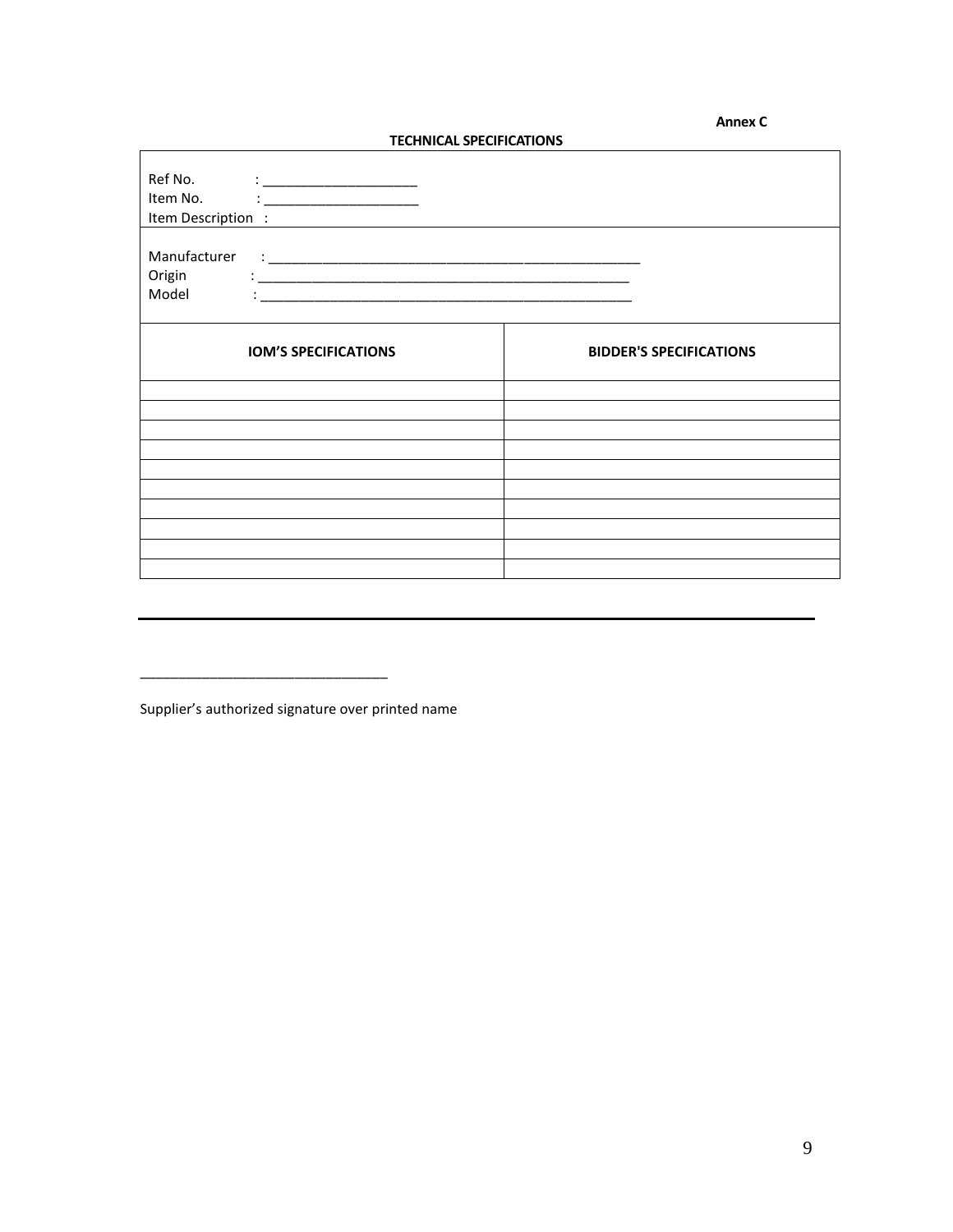

# Plastic Chairs



Wall hanger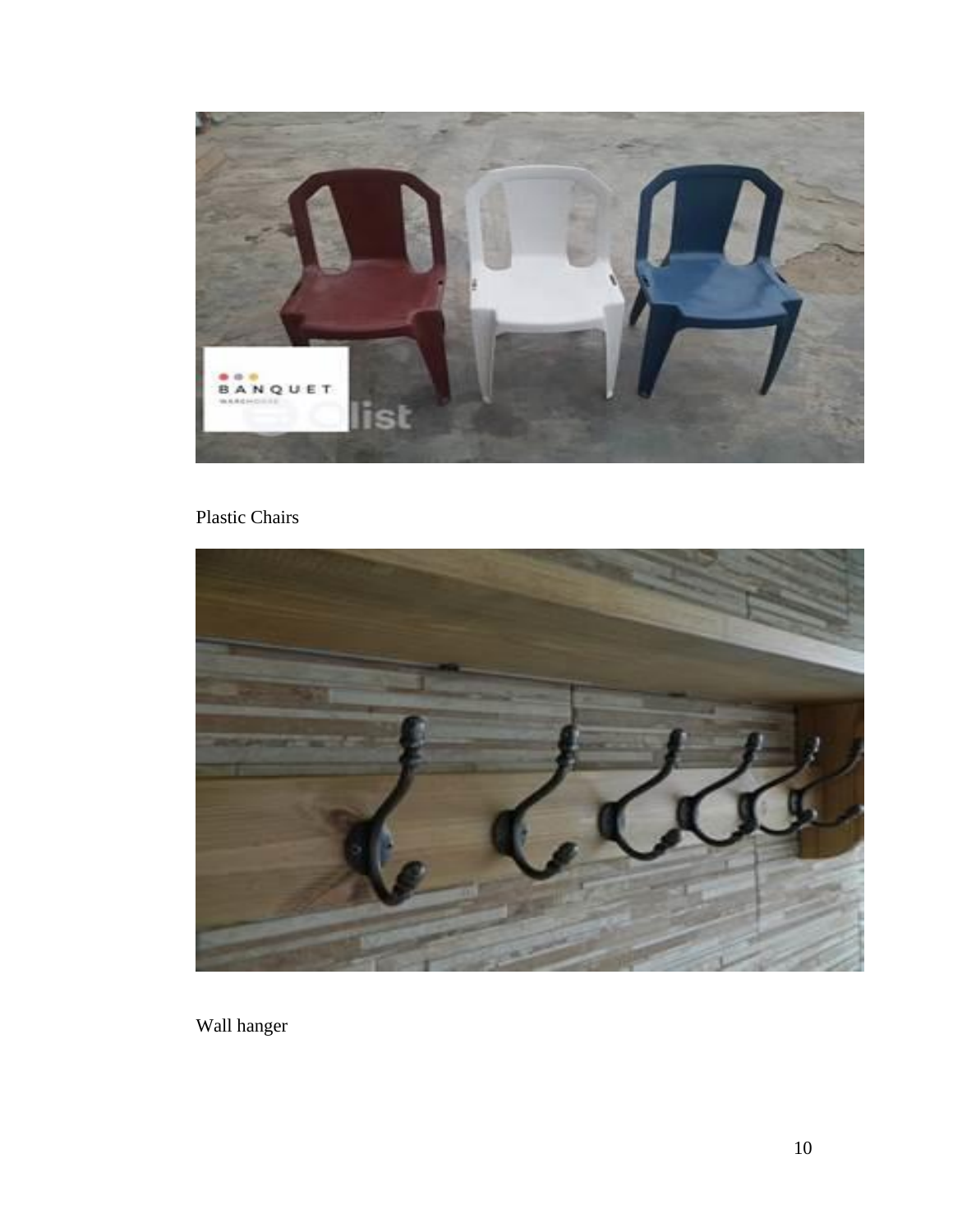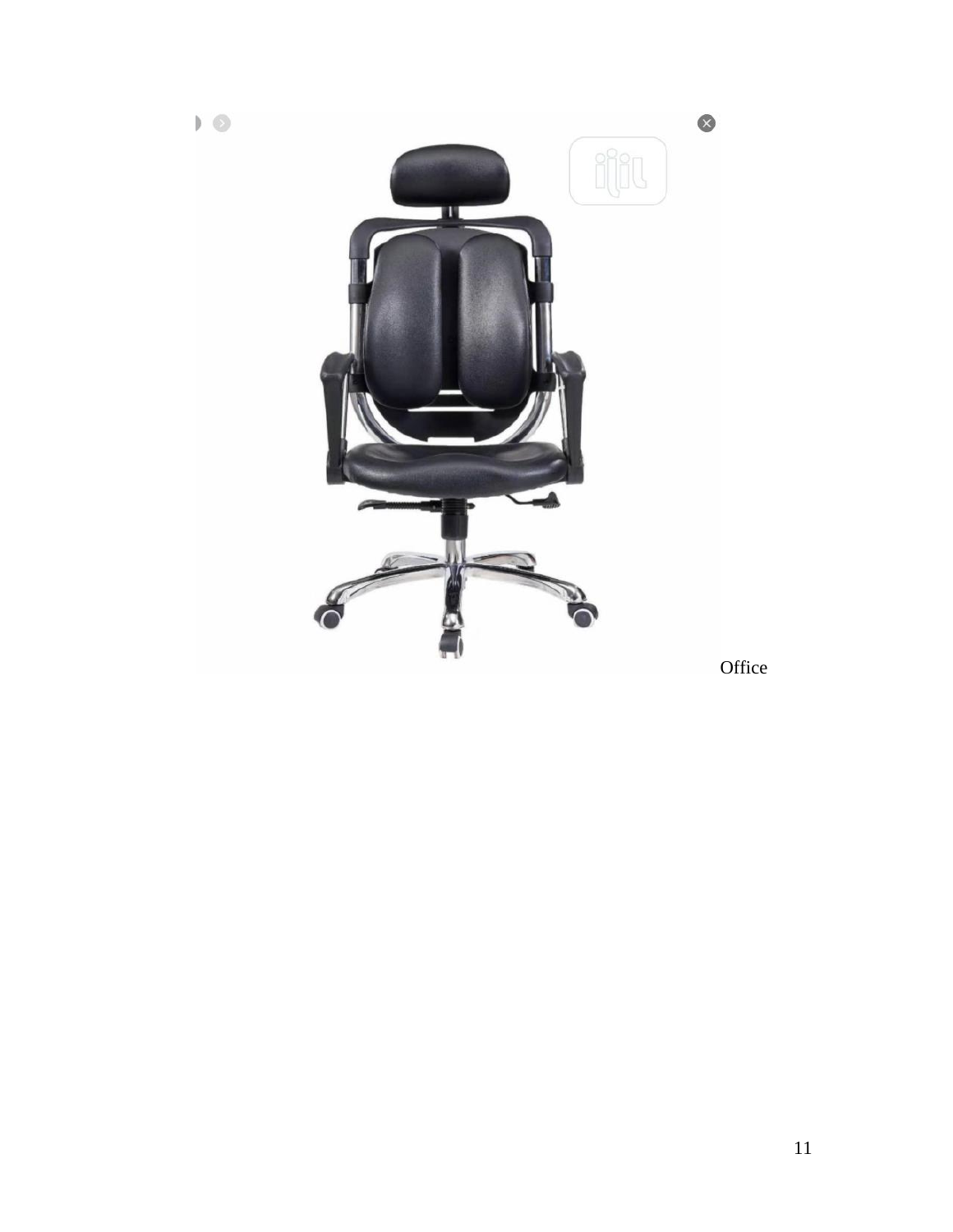

5ft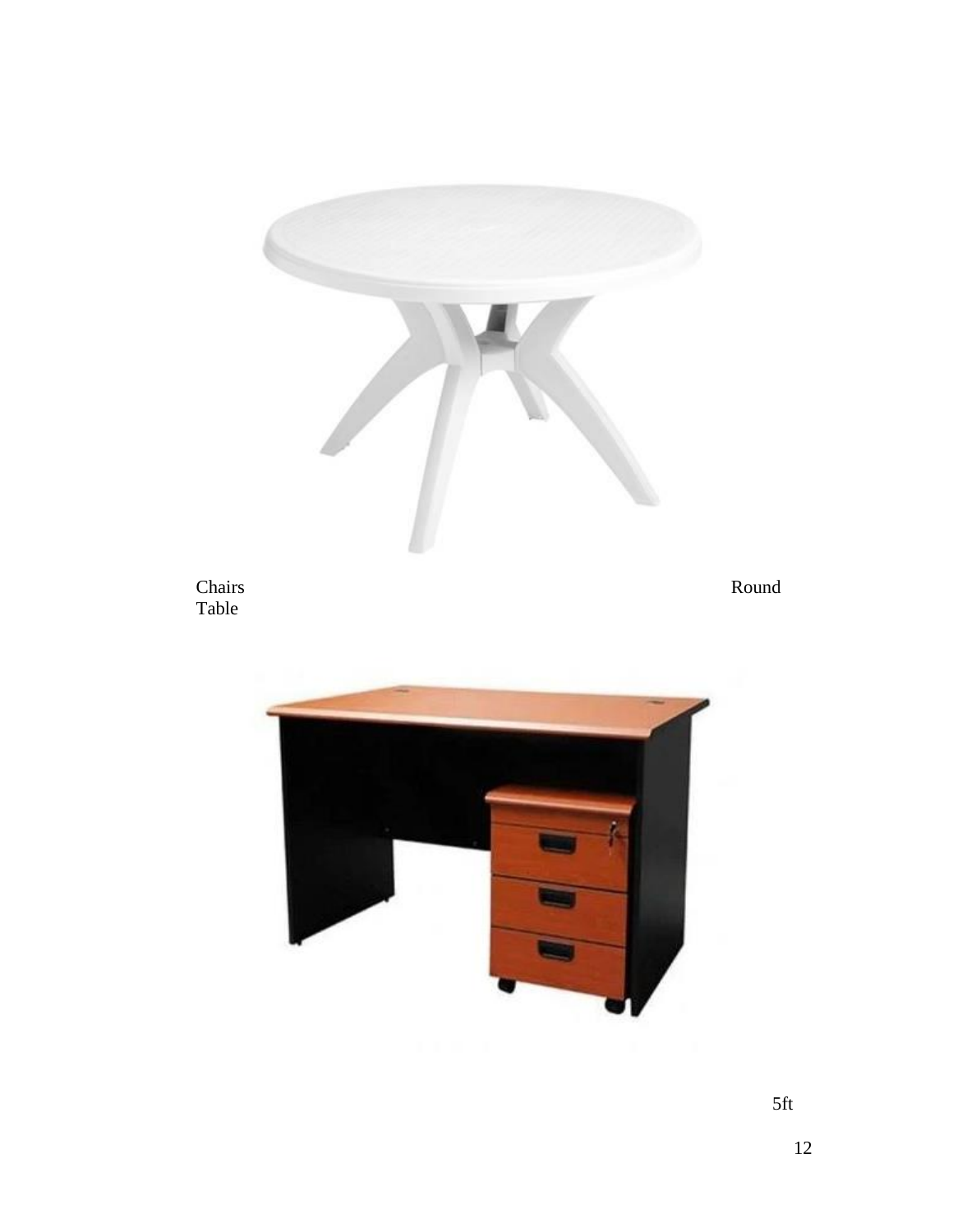



3 man work station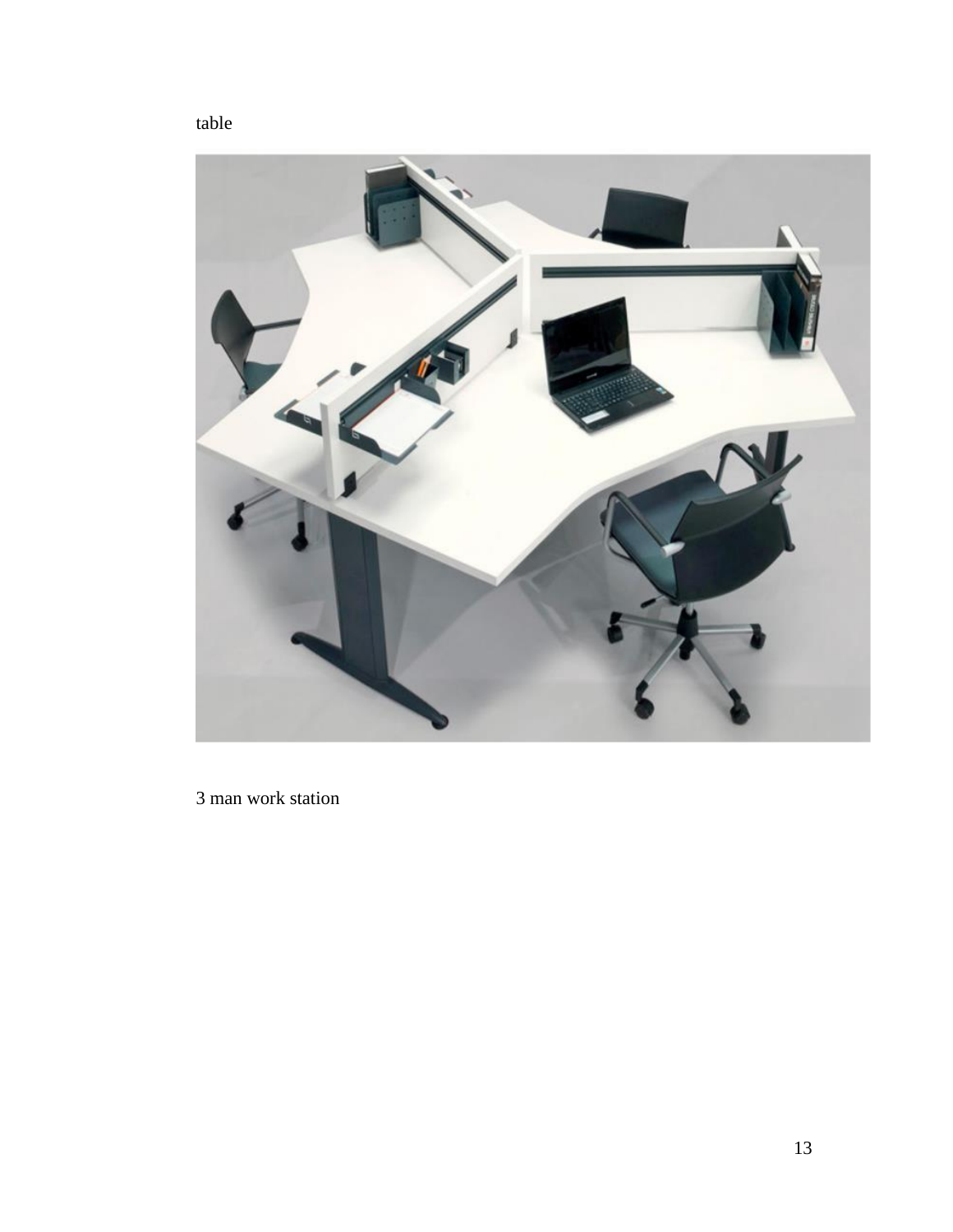

Visitors Chair



3 in 1 Waiting

Chair